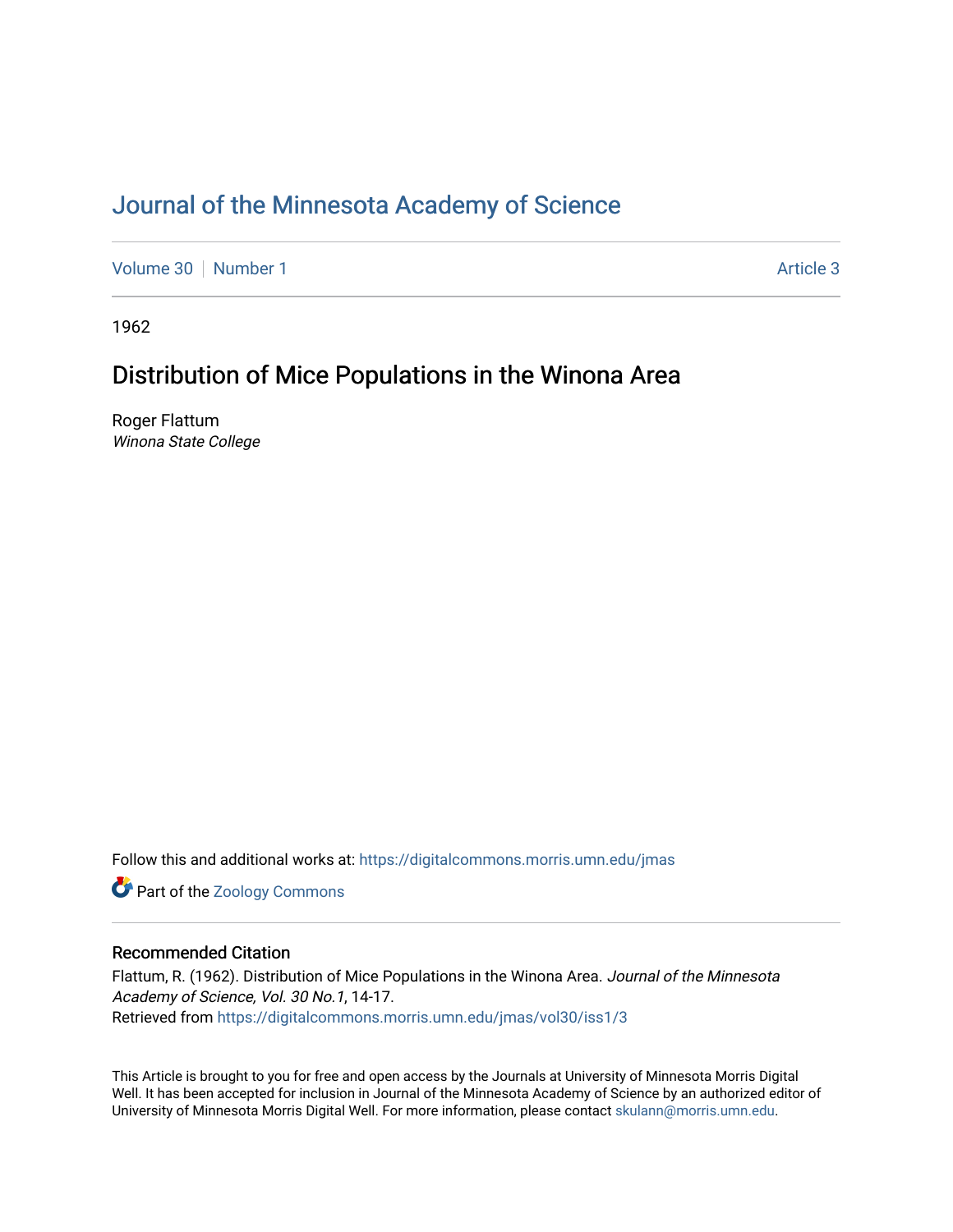## *Distribution of Mice Populations in the Winona Area*

ROGER FLATTUM *Winona State College* 

INTRODUCTION: Six mice habitats in Winona County, Minnesota, were censused by means of snap traps. Examples of marsh, dry meadow, and woods habitat in an upland environment were selected in East Burns Valley south of Winona. Corresponding habitats in a flood plain -environment were located on Prairie Island northwest of the city. These are representative of the non-agricultural habitats of Winona County.

METHODS: 49 "Museum special" mouse traps baited with a mixture of peanut butter and oatmeal were used to do the study. The 6 selected habitats were trapped two nights each, with the traps being set on Tuesday and Thursday -evenings. As much as possible the traps were set between three o'clock and five o'clock in the afternoon and picked up again at eight o'clock in the morning to insure an -equal mouse catching time for each area. The traps were ·set in a grid pattern seven traps on a side, at intervals of about  $10$  feet, giving a total of  $49$  traps set two nights a week, or a total of 98 trap nights on an area of approximately 4,900 square feet or .11 acres in each habitat.

DESCRIPTION OF HABITATS: The upland marsh was trapped on September 19th and 21st, 1961. This area was spring fed, with water standing on the ground about two inches deep. The vegetation consisted mainly of tall grass and cat-tails, about 5 feet high. In the middle of the area there was a small clump of willow trees. Four *Zapus .hudsonius,* one *Mus musculus,* three *Peromyscus leucopus noveboracensis* and four *Microtus pennsylvanicus* were caught.

The flood plain marsh was trapped on September 26th and 28th, 1961. The vegetation in this area was the same .as that found in the upland marsh. One *Mus musculus*  .and one *Zapus hudsonius* were caught.

The upland dry meadow was trapped on October 3rd and 5th, 1961. This area was an old-field habitat. The ·vegetation for this area consisted of very thick and dense : grass, which was about one and a half to two feet tall. :Nineteen *Microtus pennsylvanicus* were caught.

The flood plain dry meadow was trapped on October 17th and 19th, 1961. The vegetation in this area was also made up of grass, but was also surrounded by river birch ·trees. One *Microtus ochrogaster* and two *Peromyscus .leucopus noveboracensis* were caught.

The upland woods was trapped on October 24th and ·26th, 1961. The vegetation in this area consisted of trees and small shrubs or bushes. There was very little grass. 'The types of trees were dogwood, oak, elm **and black**  : locust. There were fallen trees and tree stumps scattered, · with a thick layer of fallen leaves on the ground. This

area was located on a steep hillside. Six *Peromyscus leucopus noveboracensis* were caught.

The flood plain woods was trapped on October 31st and November 2nd, 1961. The vegetation consisted, again, mainly of trees and shrubs, with more grass than the corresponding upland area. The trees were: ash, river birch, and boxelder, with fallen trees and tree stumps scattered. This area was level. In this area three *Peromyscus maniculatus* were caught.

Discussion: In considering species composition of each area, it can be seen that the upland marsh supports the greatest variety of mice (Table I). *Zapus hudsonius, Peromyscus leucopus noveboracensis* and *Microtus pennsylvanicus* were the most prevalent species in this area. The flood plain marsh was very sparsely populated, with only two species found living in it- *Mus musculus* and *Zapus hudsonius.* The upland dry meadow, definitely was the area that supported the largest population. One might think that this area would therefore be the most desirable for mice, but the fact that only one species *(Microtus pennsylvanicus)* was found there also indicates that this area is not a desirable one for all mice. The upland marsh was the second most populated area, with four different species found in it. This indicates that this area must be more desirable for most mice in general, of those found in the Winona area. The flood plain dry meadow was also a thinly populated area. This was the only area that *Microtus ochrogaster* was found. *Peromyscus leucopus noveboracensis* was also found in this area, and in more abundance than *Microtus ochrogaster.* In the upland woods *Peromyscus leucopus noveboracensis*  was found again. It was the only species caught in this area, and of all the areas in which it was caught, it was caught in this area in the largest number. The flood plain woods was the only area in which *Peromyscus maniculatus bairdi* was found and was the only species found there.

In considering habitat preference for each species (Table II), it can be seen that *Zapus hudsonius* and *Mus musculus* prefer the marsh areas. Although whether or not *Mus musculus* really has a preference for the marsh area is questionable. *Peromyscus leucopus noveboracensis* showed up in three areas, with the largest population being in the upland woods. This tends to indicate that this mouse does not have a definite area which it prefers, but rather a group of areas in which it can do well, with the upland woods being the ultimate. *Peromyscus maniculatus bairdi* showed a definite preference for the floodplain woods area. This is unusual, seeing that this species is supposed to be restricted to a meadow habitat. This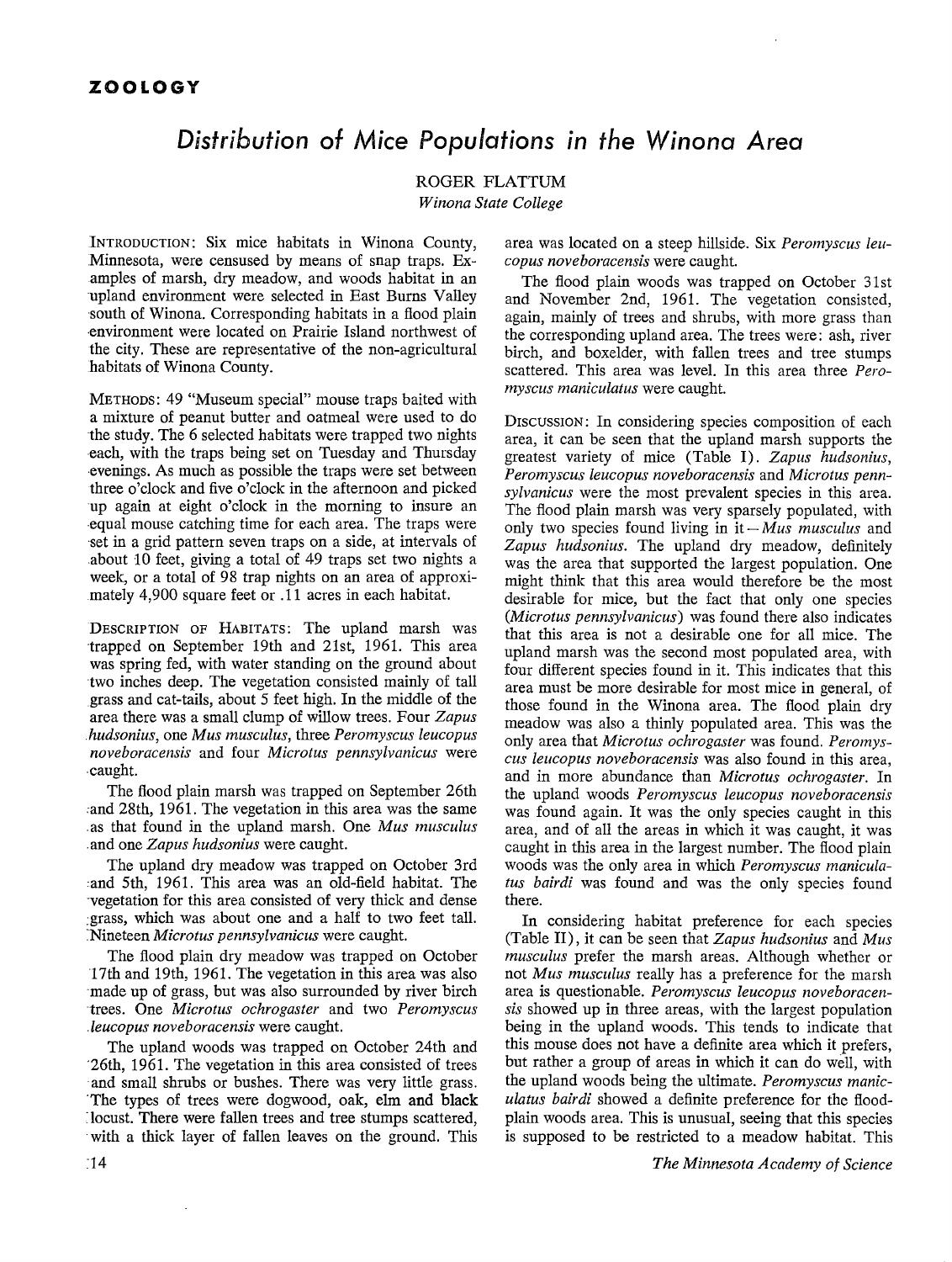|                                       |          |            |          | Upland               |                |                      |              |                      |          | Flood plain          |              |                      | %            | %                     | %              | %               | %                 |                       |                   |
|---------------------------------------|----------|------------|----------|----------------------|----------------|----------------------|--------------|----------------------|----------|----------------------|--------------|----------------------|--------------|-----------------------|----------------|-----------------|-------------------|-----------------------|-------------------|
|                                       | no.      | marsh<br>% | no.      | meadow<br>%          | no.            | woods<br>%           | no.          | marsh<br>%           | no.      | meadow<br>%          | no.          | woods<br>%           | Total        | Total<br>marsh meadow | Total<br>woods | Total<br>upland | Total<br>f. plain | no.                   | <b>TOTAL</b><br>% |
| Zapus hudsonius                       | 4        | 33.3       | $\bf{0}$ |                      | $\bf{0}$       | $\ddot{\phantom{0}}$ |              | 50.0                 | $\bf{0}$ |                      | $\bf{0}$     | $\ddot{\phantom{a}}$ | 35.7         | $\bf{0}$              | 0              | 10.8            | 12.5              | 5.                    | 11.1              |
| Mus musculus                          |          | 8.0        | 0        |                      | $\bf{0}$       | $\sim$ $\sim$        |              | 50.0                 | $\bf{0}$ | $\ddot{\phantom{0}}$ | $\bf{0}$     | $\ddotsc$            | 14.9         | $\bf{0}$              | $\mathbf{0}$   | 2.7             | 12.5              | $\mathbf{2}^{\prime}$ | 4.4               |
| Peromyscus leucopus<br>noveboracensis |          | 3, 25.0    | $\bf{0}$ | $\ddot{\phantom{a}}$ | 6              | 100                  | $\mathbf{0}$ | $\ddot{\phantom{a}}$ |          | 2 66.7               | $\bf{0}$     | $\ddot{\phantom{a}}$ | 21.4         | 9.1                   | 66.6           | 24.3            | 25.0              | 11                    | 24.4              |
| Peromyscus<br>maniculatus bairdi      | $\bf{0}$ |            | $\bf{0}$ |                      | $\Omega$       | $\ddot{\phantom{0}}$ | $\mathbf{0}$ | $\ddot{\phantom{0}}$ | $\bf{0}$ | $\ddotsc$            | $\mathbf{3}$ | 100                  | $\mathbf{0}$ | $\bf{0}$              | 33.4           | $\bf{0}$        | 37.5              | 3                     | 6.2               |
| Microtus<br>pennsylvanicus            |          | 4 33.3     | 19       | 100                  | $\bf{0}$       | $\ddot{\phantom{0}}$ | $\bf{0}$     | $\sim$ $\sim$        | $\bf{0}$ | $\ddot{\phantom{0}}$ | $\bf{0}$     | $\ddotsc$            | 28.5         | 86.4                  | $\bf{0}$       | 62.2            | $\bf{0}$          | 23                    | 52.7              |
| Microtus ochrogaster                  | 0        |            | $\bf{0}$ | $\ddot{\phantom{a}}$ | $\overline{0}$ | $\ddot{\phantom{0}}$ | $\mathbf{0}$ | $\ddot{\phantom{0}}$ |          | 1 33.3               | $\mathbf{0}$ | $\sim$               | $\mathbf{0}$ | 4.5                   | $\bf{0}$       | $\mathbf{0}$    | 12.5              |                       | $2.2\phantom{0}$  |
| Total<br>no.                          | 12       | 100        | 19       | 100                  | 6              | 100                  | $\mathbf{2}$ | 100                  | 3        | 100                  | 3            | 100                  | 100          | 100                   | 100            | 100             | 100               | 45                    | 100               |
| %<br>Total                            |          | 26.6 42.2  | 42.2     |                      | 13.3           |                      | 4.4          |                      | 6.7      |                      | 6.7          |                      | 31.1         | 48.9                  | 20.0           | 82.2            | 17.8              |                       |                   |

|               |                       |                        | TABLE II                                 |                                              |                            |                         |  |
|---------------|-----------------------|------------------------|------------------------------------------|----------------------------------------------|----------------------------|-------------------------|--|
|               | Zapus<br>hudsonius    | Mus<br>musculus        | Peromyscus<br>leucopus<br>noveboracensis | Peromyscus<br>maniculatus<br>bairdi          | Microtus<br>pennsylvanicus | Microtus<br>ochrogaster |  |
| Marsh upland  | 80                    | 50                     | 27.3                                     | $\bullet\hspace{0.4mm}\bullet\hspace{0.4mm}$ | 17.4                       | $\ddot{\phantom{1}}$    |  |
| f. plain      | 20                    | 50                     | $\bullet$                                | $\cdot$ $\cdot$                              | $\bullet$ $\bullet$        | $\bullet$ $\bullet$     |  |
| Meadow upland | $\ddot{\phantom{a}}$  | $\bullet\quad \bullet$ | $\bullet$                                | $\cdot$ .                                    | 82.6                       | $\bullet$ $\bullet$     |  |
| f. plain      | $\bullet$ $\bullet$   | $\cdot$                | 18.3                                     | $\cdots$                                     | $\cdot$ .                  | 100                     |  |
| Woods upland  | $\ddot{\phantom{1}}$  | $\cdot$ .              | 54.5                                     | $\cdot$<br>$\cdot$                           | $\bullet$ $\bullet$        | $\ddot{\phantom{1}}$    |  |
| f. plain      | $\bullet$ . $\bullet$ | $\cdot$                | $\bullet$ $\bullet$                      | 100                                          | $\cdot$ $\cdot$            | $\bullet$ $\bullet$     |  |

L.

area was a small woods with a meadow surrounding it, which at the time of trapping had just been harvested. This might explain the fact that *Peromyscus maniculatus bairdi* was found in the woods. Microtus pennsylvanicus dominated the upland dry meadow area, but was not restricted to it, seeing that it was found in the upland marsh also. *Microtus ochrogaster* was found only in the flood plain meadow. Therefore one might think that this was the preferred area, but the fact that only one species was caught in this area and none in any of the other areas indicates the general Winona area is not suitable for this species.

In comparing the total upland with the total flood plain, it was found that to every one mouse caught in the flood plain four were caught in the upland. The variety of mice found between these two groups of areas was very similar, except for *Microtus pennsylvanicus* which was found only in the upland and *Microtus ochrogaster*  which was found only in the flood plain. This is a very convincing indication that the upland is more suitable for mouse occupation than the flood plain in the Winona area.

In comparing the total populations of the marshes, dry meadows and the woods, the dry meadow was found to be the most desirable area of the three, with one half of the total population and four of the six species found in it.

Density comparisons were calculated in a number per square mile in proportion to the area size trapped. This was done to give an idea as to how many of each species

*Proceedings, Volume Thirty, No. One, 1962* 

| RT.<br>о |  |
|----------|--|
|----------|--|

|                                    | Per Square Mile | Per Trap Night |
|------------------------------------|-----------------|----------------|
| UPLAND MARSH:                      |                 |                |
| Zapus hudsonius                    | 35.6            | .04            |
| Mus musculus                       | 8.9             | .01            |
| Peromyscus leucopus noveboracensis | 26.7            | .03            |
| Microtus pennsylvanicus            | 35.6            | .04            |
| FLOOD PLAIN MARSH:                 |                 |                |
| Zapus hudsonius                    | 8.9             | .01            |
| Mus musculus                       | 8.9             | .01            |
| UPLAND DRY MEADOW:                 |                 |                |
| Microtus pennsylvanicus            | 168.9           | .20            |
| FLOOD PLAIN DRY MEADOW:            |                 |                |
| Microtus ochrogaster               | 8.9             | .01            |
| Peromyscus leucopus noveboracensis | 17.9            | .02            |
| <b>UPLAND WOODS:</b>               |                 |                |
| Peromyscus leucopus noveboracensis | 53.3            | .06            |
| FLOOD PLAIN WOODS:                 |                 |                |
| Peromyscus maniculatus bairdi      | 26.7            | .03            |
| <b>UPLAND</b>                      | 329.0           | .13            |
| FLOOD PLAIN                        | 71.2            | .03            |
| <b>MARSH</b>                       | 124.7           | .02            |
| DRY MEADOW                         | 195.6           | .11            |
| WOODS                              | 80.0            | .05            |

could be found in the different areas and groups in relation to the amount of land trapped and studied. Also, in order to predict how many traps would have to be set to catch a desired amount of mice or species, in different areas, a table was calculated in traps per night, based on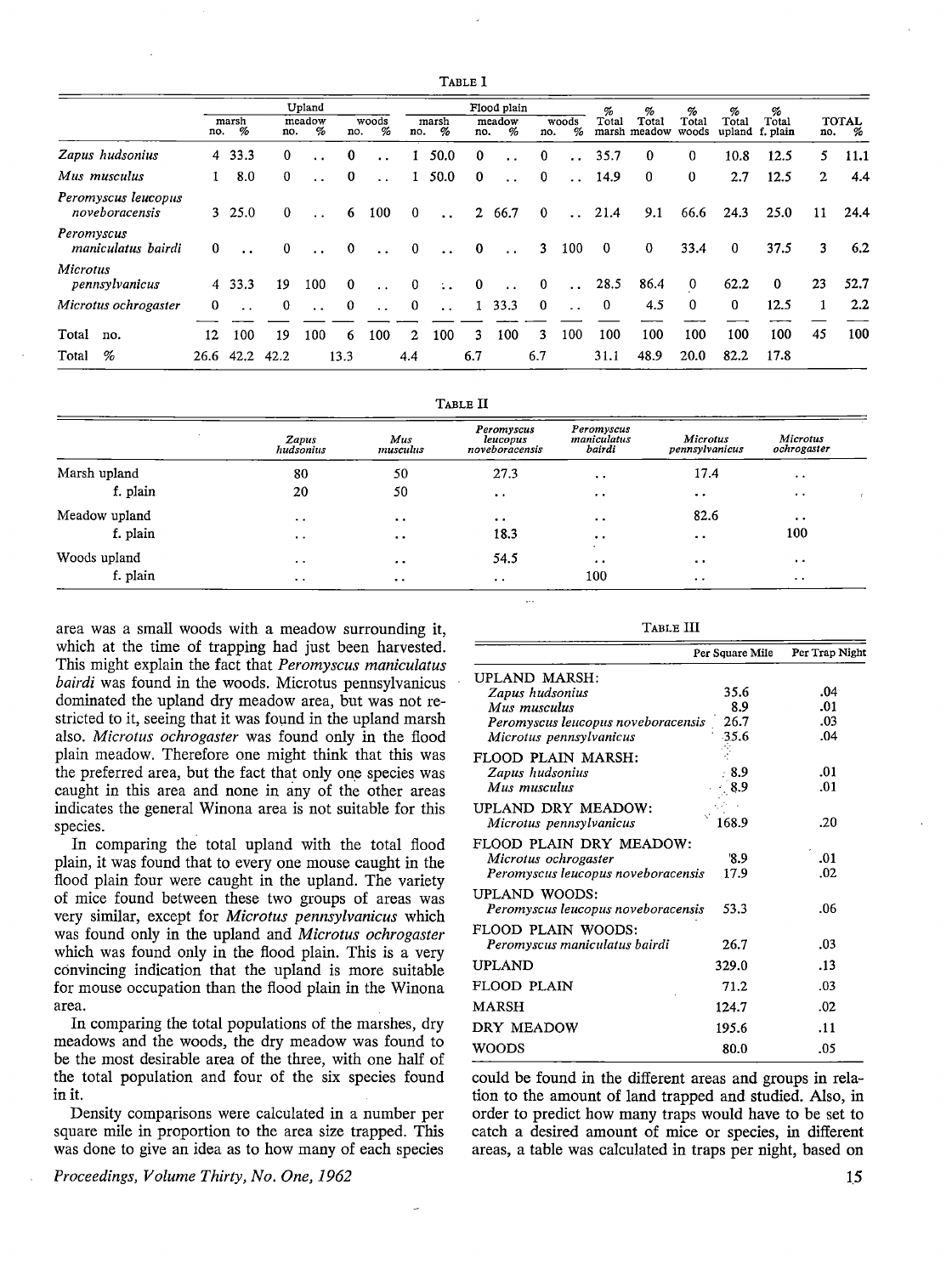the success had with catching mice. These two tables were combined into Table III.

In considering density, (Table III) it again can be seen that the upland group of areas were the most denselv populated. It again was found that the upland dry meadow only supports one species of mouse - Microtus pennsylvanicus. The rarest species found in all the areas trapped, was Microtus ochrogaster, which was found only in the flood plain dry meadow. Mus musculus also was a rare species, although it was caught in two areas.

It was concluded from calculations of percent composition of species of total mice caught in all areas, (Table I) that Microtus pennsylvanicus and Peromyscus leucopus noveboracensis were the most prevalent mice in this region.

SOURCES OF ERROR: The accuracy of some of the calculations is questionable when one takes into consideration outside uncontrollable elements. The first of these elements is weather conditions. On September 26th, October 26th, and November 31st, nights of trapping, it rained. It was noticed the following mornings of each of these trappings that a larger number of traps than usual had been sprung.

Similarly, on the night of November 2nd, it rained and the temperature dropped below freezing. The fol-



Density of Mouse Populations

lowing morning almost all of the traps were frozen open. This lowered the efficiency in the flood plain woods area.

Another weather element that affected the efficiency of trapping was the fluctuation of temperature. There were nights when the temperature dropped 15 to 20 degrees



The Minnesota Academy of Science